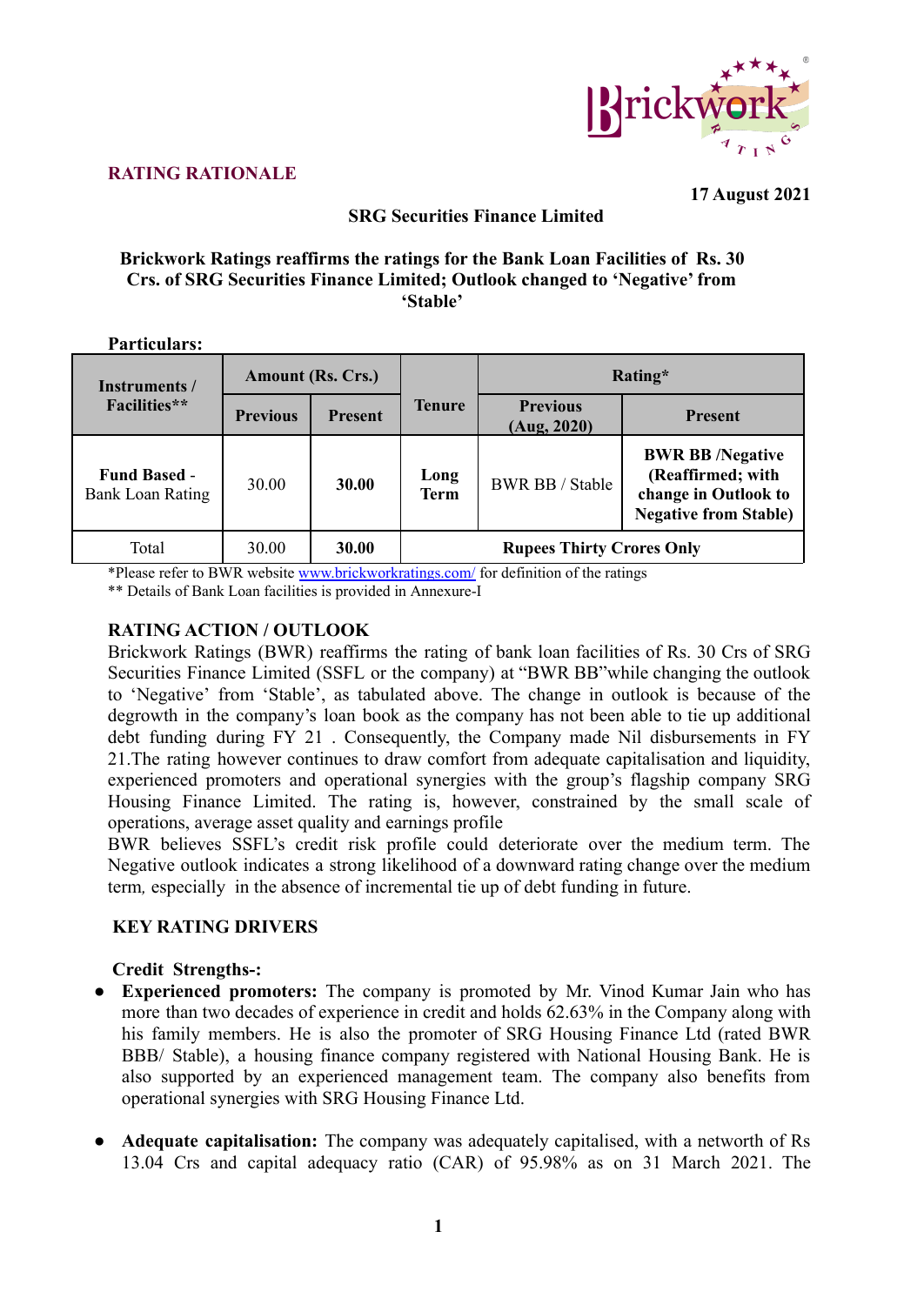

company's gearing was low at 0.04 times as on 31 March 2021, compared with 0.54 times as on 31 March 2020. BWR believes the company, at the current level of operations, is well-capitalised to cover for any asset side risks, including those arising due to the COVID-19 crisis, over the medium term.

### **Credit Risks-:**

- **● Small scale of operations:** The company currently has a small scale of operations and operates mainly from its head office in Udaipur, Rajasthan. The total portfolio has de-grown to Rs 11.43 Crs as on 31 March 2021 from Rs 15.66 Crs as on 31 March 2020. The decrease in portfolio was due to decline in disbursements as the company faced challenges in raising fresh borrowings. Further the portfolio is presently concentrated in a single state of Rajasthan resulting in a geographic concentration risk. The company has an average resource profile with banking arrangement only with a single lender. The ability of the company to raise additional borrowings and build its loan portfolio will be a key monitorable.
- **● Average asset quality and earnings profile:** The company has an average asset quality with gross non-performing assets (GNPAs) of 3.66% as on 31 March 2021 (PY: 4.31%). The company largely lends to the self-employed category of borrowers in rural and semi-urban areas, which are relatively riskier segments. The ability of the company to manage asset quality is a key rating monitorable. Return on average assets improved to 2.73% for FY21 compared with 1.78% for FY20 mainly due to Nil disbursements in FY21.

# **ANALYTICALAPPROACH AND APPLICABLE RATING CRITERIA**

BWR has taken a standalone approach of SRG Securities Finance Limited for arriving at the ratings. BWR has applied its rating methodology as detailed in the Rating Criteria below

*(hyperlinks provided at the end of this rationale).*

# **RATING SENSITIVITIES**

**Positive**: The company's ability to improve its resource raising capability and grow its loan portfolio, while improving its asset quality and maintaining a prudent capital structure are key rating positives

**Negative**: A deterioration in the asset quality / capital structure or inability to raise resources to grow the loan book are key rating negatives.

#### **LIQUIDITY INDICATORS: ADEQUATE**

As on 30 June 2021, the company had Rs. 0.26 Crs of cash and cash equivalents and Rs. 2.87 Crs of undrawn credit facility (Cash Credit). The company has upcoming debt repayments of Rs. 2.45 Crs between July 2021 and March 2022 which compares favorably with available liquidity ensuring adequate funds to meet short-to medium-term repayment obligations in case there is stress on collections, going forward.

#### **COMPANY's / FIRM' PROFILE**

SRG Securities Finance Limited (SSFL) is a Non-Banking Finance Company (NBFC) headquartered in Udaipur, Rajasthan, and is listed on the SME platform of BSE. It was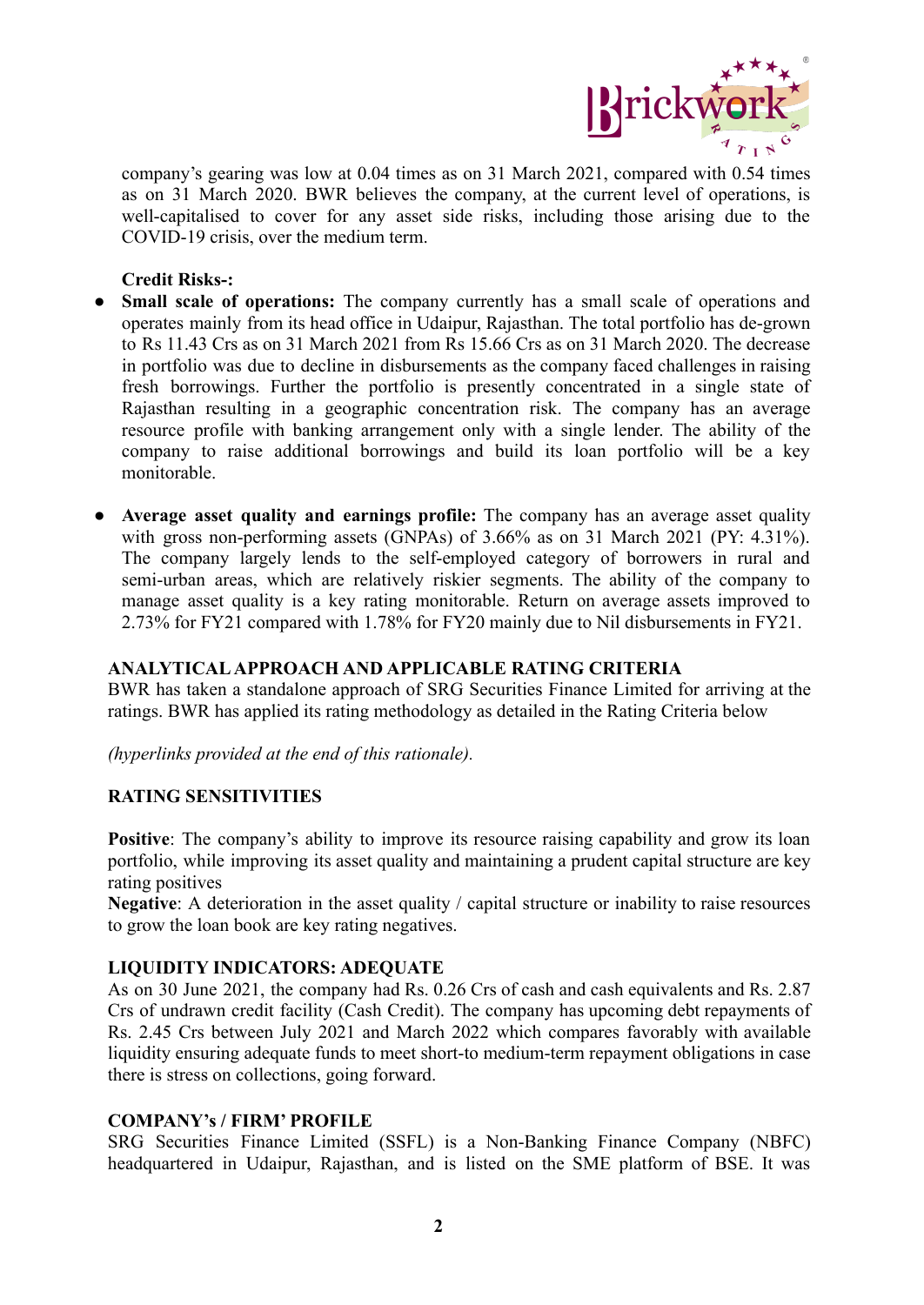

incorporated on 6th March 1995 and started its operations in 1999, after getting registered with RBI. The company is promoted by Mr. Vinod Kumar Jain, who has more than 20 years of experience in credit and finance. The promoter and promoter group held a 62.63% stake in SSFL as on 31 March 2021

| <b>Key Financial Indicators</b> | <b>Units</b>  | <b>FY20</b>    | <b>FY21</b>    |  |  |
|---------------------------------|---------------|----------------|----------------|--|--|
| <b>Result Type</b>              |               | <b>Audited</b> | <b>Audited</b> |  |  |
| Portfolio                       | Rs. in Crs    | 15.66          | 11.43          |  |  |
| Net Interest Margin             | $\frac{0}{0}$ | 15.15%         | 18.29%         |  |  |
| Profit After Tax                | Rs in Crs     | 0.38           | 0.51           |  |  |
| Tangible Networth               | Rs in Crs     | 12.27          | 13.04          |  |  |
| Debt: TNW                       | Times         | 0.54           | 0.04           |  |  |
| <b>CRAR</b>                     | $\frac{0}{0}$ | 68.51%         | 95.98%         |  |  |
| <b>GNPA</b>                     | $\frac{0}{0}$ | 4.31%          | 3.66%          |  |  |
| <b>NNPA</b>                     | $\frac{0}{0}$ | Nil            | Nil            |  |  |
| <b>ROA</b>                      | $\frac{0}{0}$ | 1.78%          | 2.73%          |  |  |

# **KEY FINANCIAL INDICATORS**

# **NON-COOPERATION WITH PREVIOUS CREDIT RATING AGENCY IF ANY - NA**

### **RATING HISTORY FOR THE PREVIOUS THREE YEARS [including withdrawal & suspended]**

| $S$ .<br>  No | Name of<br>Instrument | Current Rating (2021) |                      |              | Chronology of Rating History for the past 3 years |                |            |     |            |            |      |          |            |
|---------------|-----------------------|-----------------------|----------------------|--------------|---------------------------------------------------|----------------|------------|-----|------------|------------|------|----------|------------|
|               |                       | Type                  | Amount<br>(Rs. Crs.) | Rating       | 2020                                              |                | 2019       |     | 2018       |            |      |          |            |
|               | Bank                  | $\log$                | 30.00                | BWR BB       | 12.08.2020                                        |                | 08.08.2019 |     | 11.07.2018 |            |      |          |            |
|               | Loan                  | Term                  |                      | Negative     | Long                                              | 30.            | <b>BWR</b> | Lo  | 30.        | <b>BWR</b> | Long | 30.      | <b>BWR</b> |
|               | Facilities            |                       |                      | (Reaffirmat) | Term                                              | 0 <sub>0</sub> | BB/        | ng  | $\theta$   | BB/        | Term | $\theta$ | BB/        |
|               |                       |                       |                      | ion; with    |                                                   |                | Stable     | Ter |            | Stable     |      |          | Stable     |
|               |                       |                       |                      | change in    |                                                   |                | (Reaff     | m   |            | (Reaffir)  |      |          | (Assign    |
|               |                       |                       |                      | outlook to   |                                                   |                | irmati     |     |            | mation)    |      |          | ment)      |
|               |                       |                       |                      | Negative)    |                                                   |                | on)        |     |            |            |      |          |            |

# **COMPLEXITY LEVELS OF THE INSTRUMENTS - SIMPLE**

For more information, visit **[www.brickworkratings.com/download/ComplexityLevels.pdf](http://www.brickworkratings.com/download/ComplexityLevels.pdf)**

# **Hyperlink/Reference to applicable Criteria**

- **● [General Criteria](http://www.brickworkratings.com/download/Criteria-GeneralCriteria.pdf)**
- **● [Approach to Financial Ratios](http://www.brickworkratings.com/download/Criteria-FinancialRatios.pdf)**
- **● [Banks & Financial Institutions](https://www.brickworkratings.com/download/Criteria-BanksFinancialInstitutions.pdf)**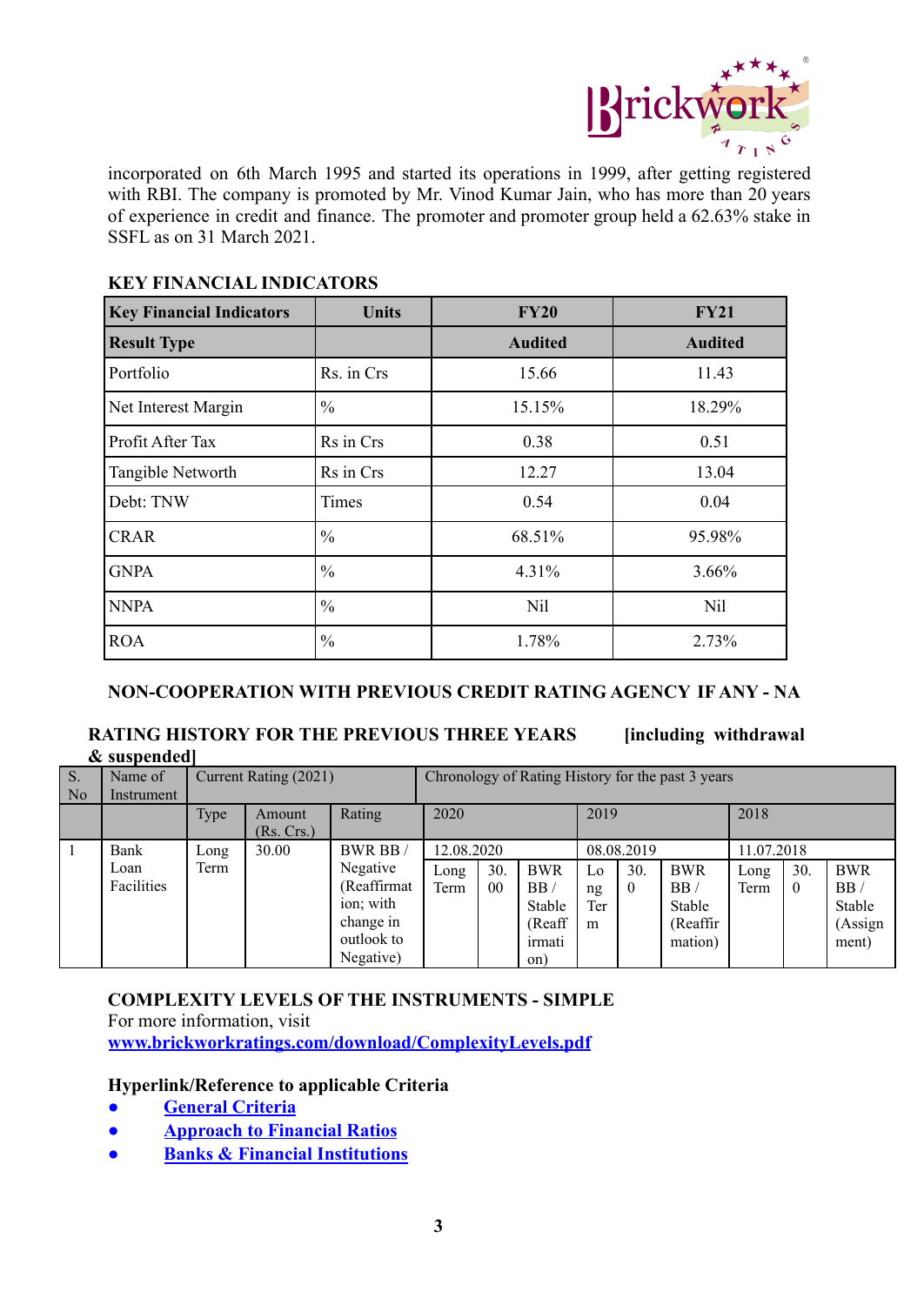

| <b>Analytical Contacts</b>                                                                           |                                                                                                       |  |  |  |  |
|------------------------------------------------------------------------------------------------------|-------------------------------------------------------------------------------------------------------|--|--|--|--|
| <b>Sushrut Mapara</b><br><b>Primary Analyst</b><br>$+919004041586$<br>sushrut.m@brickworkratings.com | Ramya Muraledharan<br><b>Director - Ratings</b><br>$+91$ 22 6745 6660<br>ramya.m@brickworkratings.com |  |  |  |  |
| 1-860-425-2742                                                                                       | media@brickworkratings.com                                                                            |  |  |  |  |

# **SRG Securities Finance Limited**

#### **ANNEXURE I**

#### **Details of Bank Loan Facilities rated by BWR**

| SI.<br>No. | Name of the<br><b>Bank/Lender</b> | <b>Type of</b><br><b>Facilities</b> | <b>Long Term</b><br>(Rs.Crs.) | <b>Short Term</b><br>(Rs. Crs.) | <b>Total</b><br>(Rs.Crs.) |
|------------|-----------------------------------|-------------------------------------|-------------------------------|---------------------------------|---------------------------|
|            | State Bank of India               | Term Loan o/s                       | 2.47                          | NA                              | 2.47                      |
| 2          | State Bank of India               | Cash Credit                         | 3.00                          | NA                              | 3.00                      |
|            | NA                                | Proposed Bank<br>Facilities         | 24.53                         | NA                              | 24.53                     |
|            |                                   | <b>TOTAL</b>                        | 30.00                         | <b>NA</b>                       | 30.00                     |

#### **Rs. Thirty Crores only**

#### **ANNEXURE II**

#### **INSTRUMENT (NCD) DETAILS - NA**

#### **ANNEXURE III List of entities consolidated: NA**

**For print and digital media**

The Rating Rationale is sent to you for the sole purpose of dissemination through your print, digital or electronic media. While it may be used by you acknowledging credit to BWR, please do not change the wordings in the rationale to avoid conveying a meaning different from what was intended by BWR. BWR alone has the sole right of sharing (both direct and indirect) its rationales for consideration or otherwise through any print or electronic or digital media.

**About Brickwork Ratings** : Brickwork Ratings (BWR), a Securities and Exchange Board of India [SEBI] registered Credit Rating Agency and accredited by Reserve Bank of India [RBI], offers credit ratings of Bank Loan, Non- convertible / convertible / partially convertible debentures and other capital market instruments and bonds, Commercial Paper, perpetual bonds, asset-backed and mortgage-backed securities, partial guarantees and other structured / credit enhanced debt instruments, Security Receipts, Securitisation Products, Municipal Bonds, etc. BWR has rated over 11,400 medium and large corporates and financial institutions' instruments. BWR has also rated NGOs, Educational Institutions, Hospitals, Urban Local Bodies and Municipal Corporations. BWR has Canara Bank, a leading public sector bank, as one of the promoters and strategic partners. BWR has its corporate office in Bengaluru and a country-wide presence with its offices in Ahmedabad, Chandigarh, Chennai, Hyderabad, Kolkata, Mumbai and New Delhi along with representatives in 150+ locations.